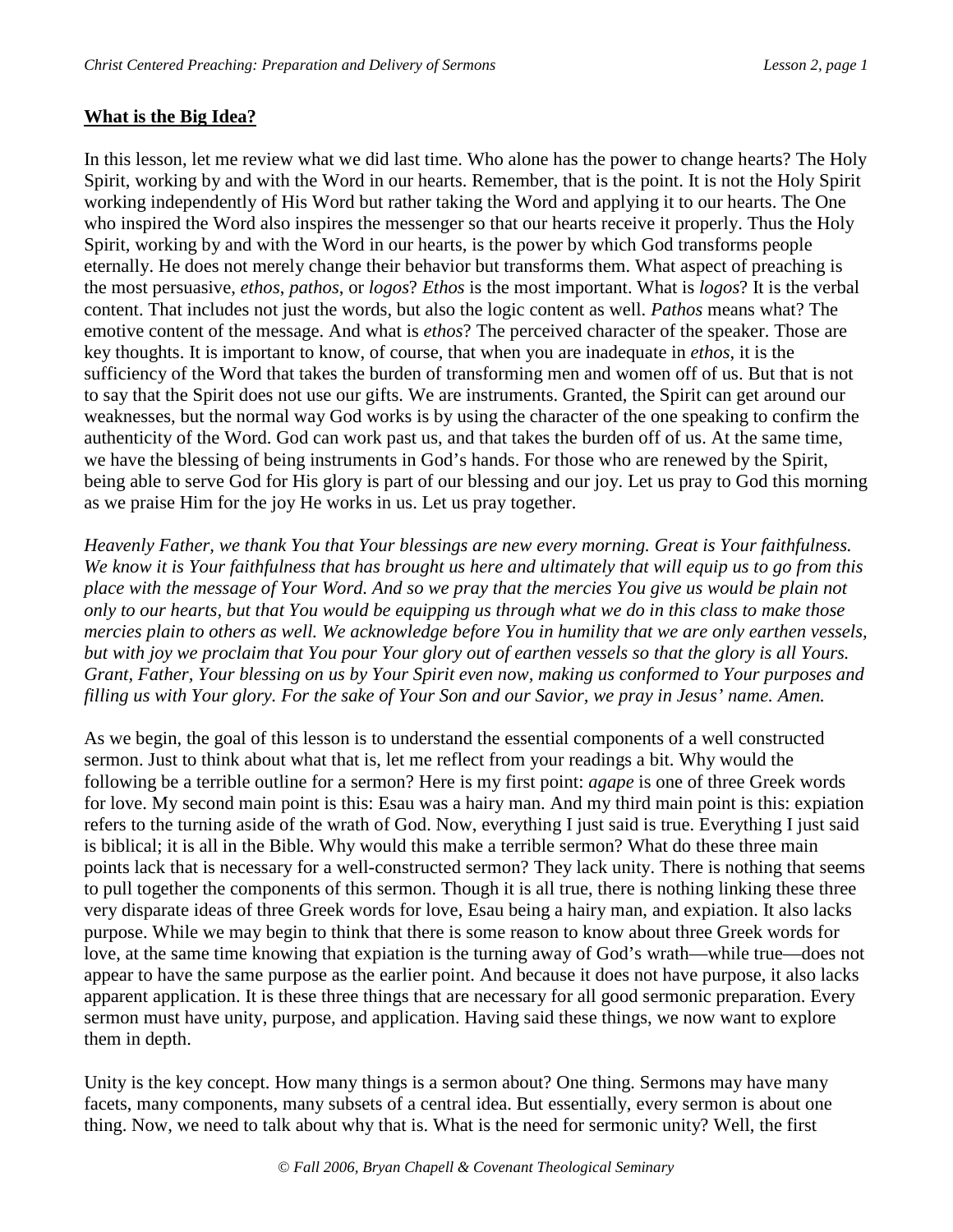reason we need unity is that preachers need focus. The speaker himself needs focus. Why? Well, first because the old hymn is true of us: we are prone to wander, yes we feel it. There are so many interesting and wonderful things to say from the Scriptures! And yet we recognize that we have been in sermons and, sadly, may have produced sermons that just seem to wander about. They do not seem to have a central purpose that people can grab onto. A second reason we need unity as preachers is that preachers need focus to funnel the infinite exegetical possibilities.

If you were to go over to the library and begin to research any particular verse, you will be overwhelmed initially. You will see that there are many commentaries dealing with any portion of the Scriptures. That means books have been written or could be written on practically any verse. There are near limitless exegetical possibilities of what could be said about any portion of Scripture. And while it seems at first constraining—oh no, I just have to concentrate on this one central idea!—ultimately you will find it to be very liberating. When you are in that labyrinth of infinite exegetical possibilities, there are so many things you could say that you just get overwhelmed with the possibilities. When you are able to say, "I know there are many things I could say, but I will relate those things that deal with my central purpose," then actually you feel freed from all the possibilities, all the complexities of the sermon that could be there. John Stott in some tongue-in-cheek way says, "The torture of every preacher is that he has to throw away 90% of what he knows about any particular message when he preaches the sermon." There is so much any passage contains, but being able to focus is what allows us to move forward and our listeners to move forward with us. Of course, that is the other reason we need sermonic unity. It is not merely because speakers need focus. Our listeners need focus as well. If you were to go to research virtually any passage of Scripture, you will find in the commentary sections of the seminary library book after book on any passage you are looking at. Now you have to say, "I have to preach on this in a timeframe." It varies from state to state and from nation to nation, but the average for evangelical churches is about a 30-minute message. Well, you will come across material that would be sufficient for 300 30-minute messages as I look at virtually any passage. Thus, if I have these infinite exegetical possibilities, how do I know what I will grab on to? How do I know, out of all these possibilities, what I will say? The thing that will free you from this infinite labyrinth of possibilities is unity. We will press hard on it this semester, and we will say, "Yes, all those things are true, but what is the thing you are trying to say in this message?" I will just tell you, initially it feels so constraining—I could tell you all of this, but you are making me focus on just this! When I know where I am directing things to, I actually have some basis for the choices I will be making out of all the possibilities available. Thus, speakers need unity because we are prone to wander. But also, it actually helps us with the infinite exegetical opportunities.

Of course, another reason for sermonic unity is not only that speakers need focus, but that listeners need focus. One of the things we will talk about with some frequency is this: almost all of us have been trained quite well in how to write essays for readers. But sermons are not essays. Sermons are for listeners. There are different ways in which you communicate to a listener *versus* a reader. There are things we will talk about that your sixth grade literature teacher will not like. We will talk about things like one of the most powerful tools preachers have is repetition. Now, if you were writing an essay, your English teacher would say, "Do not say it again. That is redundant." But in an oral medium we will say, "It is not redundant. It is power." A listener does not have the ability to back up in the paragraph and read it again. Thus what we do is provide all kinds of cues, signals, and means to grasp the material as it goes by, and that includes unity. We have to have some way to coalesce things, to let people know what the kind of wall of words that is coming at them is all about. Unity is a means to help them find their way, because sermons are for listeners, not readers.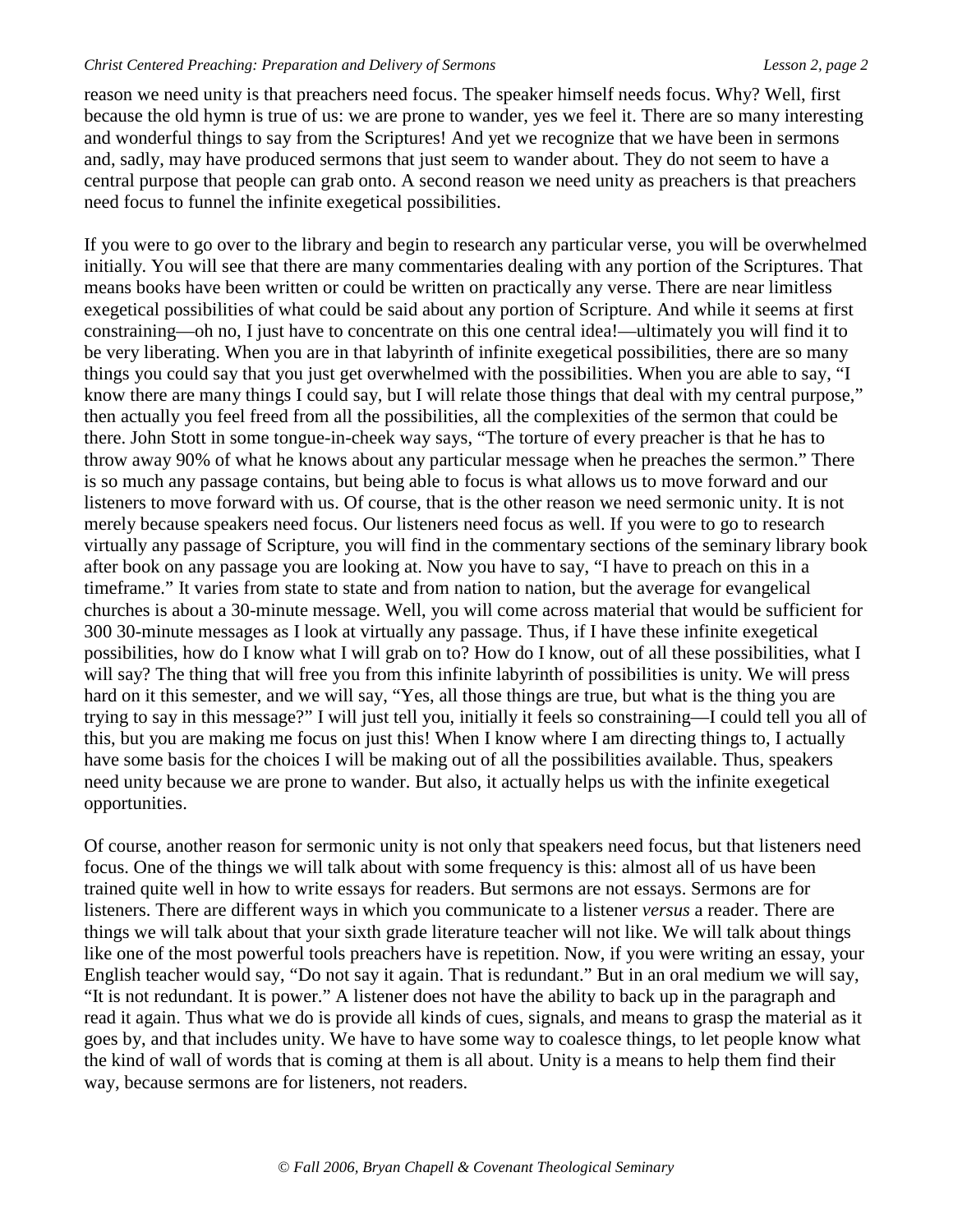And beyond that, all good communication requires a theme. Even a novel that is many, many pages long somewhere has its theme, what it is basically about. Certainly an essay would reflect that. We would say the temptation for all of us as preachers is to say, "I have so many good things to say, and it is all important and all true," and just to kind of throw it at people. But it is so much easier to catch a baseball than a handful of sand. They may weigh the same, have equal gravity, but if you do not pull it together, it is very hard to grasp. In fact, what we know as a rule of communication is if the preacher does not supply unity, the listener will. He is required, somehow, to pull the information together. If I were just speaking about different subjects, not spiritual but just generally telling you about a movie I saw last week, I would find some way to not tell you the whole plot but to sum up the storyline. "It was a boymeets-girl movie," or "It was a cops-and-robbers," or "It was a western." I would have some way of pulling it together before I expected you to deal with all the details. That is what preaching is about as well. As we prepare sermons, we should recognize that we have to have unity for our sake and for the listener's sake.

Let us talk about the nature of sermonic unity—what goes into making it what it should be. You already know one key idea. In expository preaching, the meaning of the passage is the message of the sermon. We want what God says to be what we say. So part of unity is saying, "What is the big idea of the passage? What is it dealing with?" When I identify that, it will also be the big idea of the message, if it reflects the main idea of the text. The Bible says what God says, and I want to say what God says. Thus I need to make sure that its theme is my theme. The meaning of the passage is the message of the sermon.

Second, the meaning of the passage that becomes the message of the sermon is the big idea. Now, some of this is just terminology. In preaching circles, that word, "big idea," is mentioned over and over again. "What is the big idea?" By that we are looking for the unifying theme of the passage that is also reflected in the message. What is the unifying concept of the sermon? The originator of that terminology, simple as it sounds, is a man named Haddon Robinson, who still teaches at Gordon-Conwell Seminary. Here is Haddon Robinson, who is kind of the beginner of preachers this day in the teaching of preaching. He says it this way, "You determine the big idea by asking this: what is the purpose of the biblical writer here? What is he trying to communicate? What is his theme? What is his idea? What is his concept? This leads us always to original intent." Now, that is the key terminology. The big idea is seeking to get us to the original intent of God and the author of the text. My goal is not eisegesis, to bring from my experience what the text means. My goal is to have God speak to me through the text. What was the original intent of the author? Now, you recognize that so much of what you do in seminary, exegesis, New Testament studies, Old Testament studies, church history, all of that, is saying, "What did the writer mean to say?" This is because that is what I want to say, if I am being true to his intent and therefore to what God is intending to say.

The definition therefore is this: in expository preaching, unity occurs when the elements of a passage or expository unit (new terminology again) are legitimately shown to support a single, major idea that is the theme of a sermon. Why do homileticians talk about an expository unit rather than just a passage? Are the verses and chapter divisions inspired? Did Luke write those down? No, not at all. Sometimes you will find that the expository unit has to cross over what in our English translations appears to be the passage. Those paragraphs and even verse divisions were not inspired. They were not included originally in the text. Thus it is for us to come with our understanding and say, "Do I need to cross over a verse? Do I need to cross over a chapter?" In fact, you will discover at times that the expository unit, what needs to be preached on, may run over many chapters. If you do not know what happens in Job 40- 42, it is very difficult to explain what happens in Job 1 and 2. The expository unit tries to say, "What did God mean to say? And what chunk of Scripture (sometimes very little and sometimes very large) will be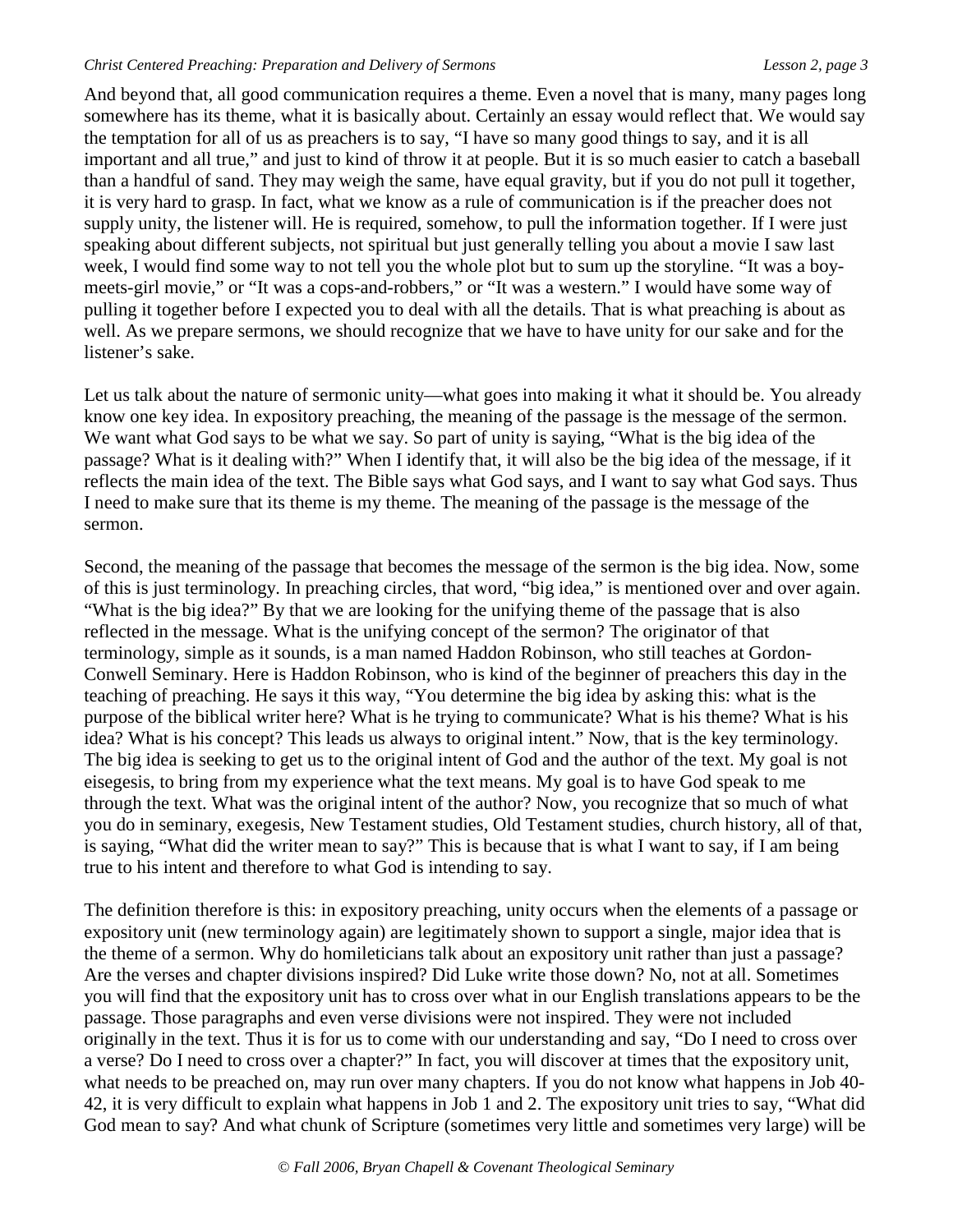necessary to get the big idea and to actually within context say it?" Thus, in expository preaching, unity occurs when the elements of a passage or expository unit are legitimately shown to support a single, major idea that is the theme of a sermon. Haddon Robinson says it this way, "The big idea of a sermon is a subject and its complements." A subject and its complements. Sometimes the notion of one big idea of a message gets people a little frightened because they think, "You mean I have to talk about this one thing over and over again for 30 minutes?" No, you talk about that one thing in terms of its development. There may be many facets, many subsets, but it is all about one thing. Now you will join the last 20 years of homiletic students in knowing this: a sermon is like a stool. The unifying concept is the seat of this stool. It is all about one thing. So the big idea is the subject, with its complements, the things that support it. We get in danger in preaching when we have a subject and its support is over there somewhere. Or the subject of the main point may not appear to support the subject of the sermon at all. Thus we want to make sure, for unity, that we have a big idea and its complements. That is, all the major parts of the sermon complement the main idea.

Now, what happens when I have to say something to be true to the text, and it does seem to be unrelated? Then I recognize that I have the wrong seat, the wrong subject. I do not yet have a unifying concept that deals appropriately with the subjects of the text. I may have said this text was about God's guidance, but the more I study, the more I say, "You know, there are things in here that really do not reflect much about guidance. That does not appear to be what Paul's main idea was. I will have to change, then, what I said was the big idea as I prepare this message, because it does not adequately reflect the material in the text." And my goal is to say what the text is. Thus one of the tests of whether a sermon has unity and also whether it has truth is if the main idea can be supported by the major components of the text. I test myself by asking, "Do my supporting points support what I said is the main idea?" And I also ask, "Do those supporting points adequately cover what the text is talking about?"

A sermon is about one thing. That is the key concept of sermonic unity. The process by which we obtain unity is not a mystery; it is not really hard. We read and digest the passage to determine first, what is the big idea of the writer? I read and digest the passage to determine what the (here the article is important) big idea of the writer is or what themes in the passage have sufficient material to develop the main theme of a sermon.

Believe it or not, I just led you into one of the major debates in the history of homiletics. Do you recognize the debate? The question is this: can a minor theme of a passage be the major theme of a message? Now, there are certainly those in the history of homiletics who say no. But I want you to think about it for a little bit in this way. If you were looking at Luke 15, you would recognize that there is a series of parables there relating to "lostness," right? There is a lost sheep, a lost coin, and a lost son. I will guess that at some time in most of your spiritual experiences, you have heard a sermon on your assurance of God's love because God is like the father who received again the prodigal son. If you have sin in your life, if you have been prodigal, you can still have the assurance of God's love because of the nature of that father toward his son. Have you ever heard such a sermon? Would you say that sermon came out of that text? Would you say it is wrong? Most of you would say no. But if you say, "The purpose, the big idea of the total passage of John 15, is to assure prodigal sons of God's love," is that what that is about? No. Who is the passage actually directed to? Who is listening in, and what are they concerned about as Jesus tells these three parables about lost things? What just preceded the parables of "lostness"? What are the Pharisees doing? They are upset because Jesus is eating with the publicans and prostitutes. They are saying, "How can you deal with people like this? If you were really a representative of God, you would know that you are not to deal with people like this." Now Jesus tells parables of "lostness." For those who are sinners, there is the wonderful assurance of how the father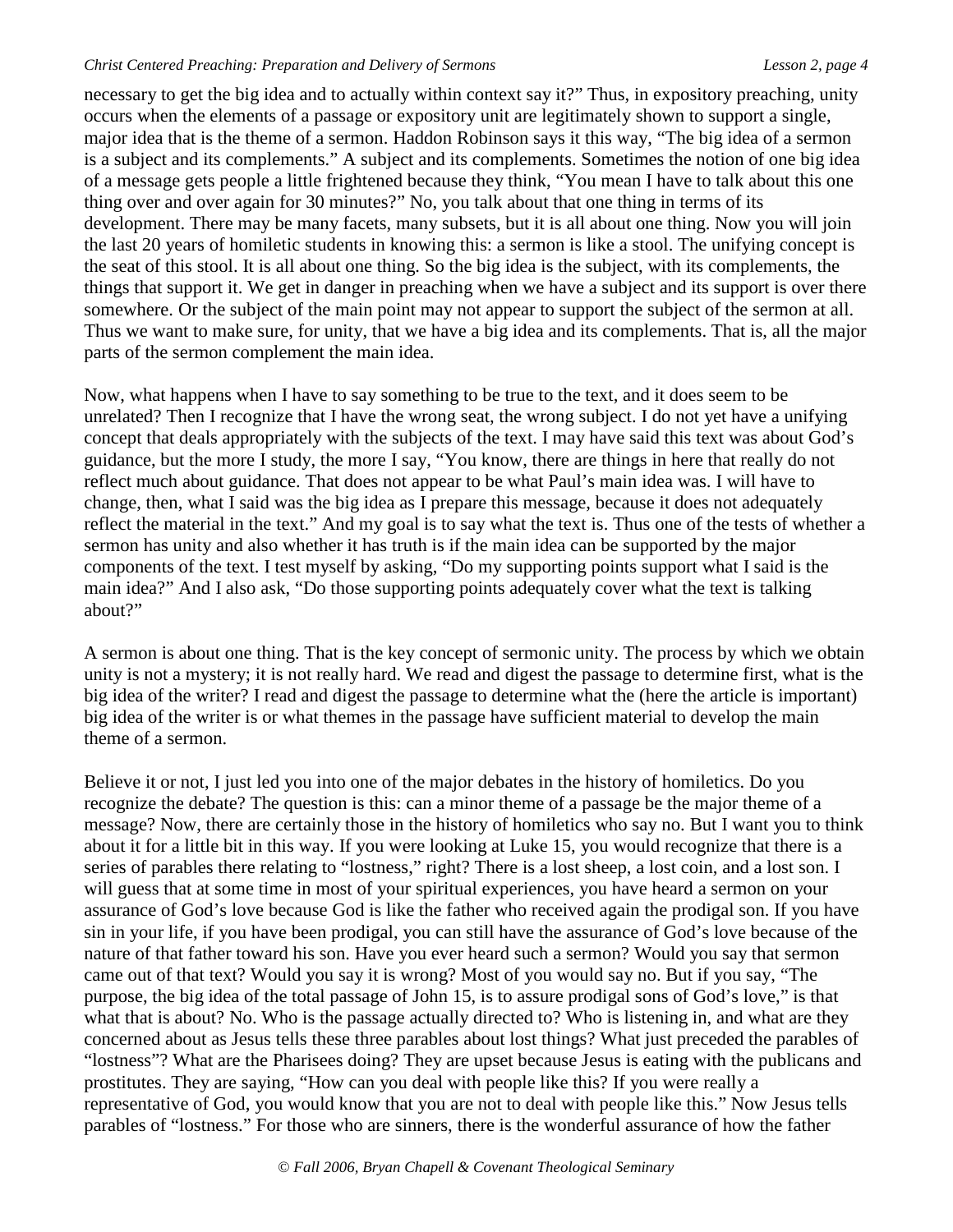deals with his younger son. But who is really the point of the parable? It is the older son, the older brother. He is upset that the father receives a sinner, the prodigal. Jesus is telling the account to remind the Pharisees that they are being like the elder brother who is upset that God is gracious. Now, is that an appropriate message for a sermon, that you should not be upset that God is gracious toward sinners? Is that an appropriate message? Yes. But many of you also said it would be appropriate to talk about God the Father receiving sinners from this passage. By doing this you recognized that there is a major overarching theme—the wrongness of being upset with God's grace. And you also recognized that there are sub themes that might be sufficient for a sermon—like God is graciou towards sinners like me and like you.

If you came to the conclusion that only the big idea of a passage and no minor theme is sufficient for a sermon, what would you be required to preach on every time? It is hard to tell. You might have to preach on a whole chapter every time, or you might even have to do a whole book every time. After all, the chapters are only minor points of the bigger book. And by the way, the books are just minor points of the whole message of Scripture. So where we are going is this: it is that word "sufficient." Minor themes also can be the big idea of a sermon if there is sufficient material. Now this becomes a judgment call. Is there sufficient material in this passage to support what you are saying and particularly for an expositor who will not be importing from other places but only saying what this text means? You are saying, "Within this text, is there sufficient material to say, 'God is gracious toward sinners'?" Is there sufficient material to say, "You should tithe"? After all, the father provided things here. Well, that may be a minor theme in there, but there is not sufficient material to develop the theme exegetically, not from this passage. So, is there sufficient material to support what I say will be the main theme of the sermon. Therefore, you begin with those two ideas of unity: identifying the big idea of the writer and what themes in the passage have sufficient material to develop the main theme of the sermon.

The second major thing we do for unity is melt down the supporting ideas into a proposition. This is another key term. A proposition, in the history of preaching, is one crisp, clear statement of the big idea—of the, to use your essay language, theme of the message. We then say, "Is there sufficient material here to support what I say is the theme?" That is a proposition. As I state it, is it apparent to me as I have studied it (and hopefully to the listeners after they have heard me) that there is sufficient material in the passage to support that proposition for the message? The mark of success in unity, in developing that proposition, is the 3:00 AM test. The goal is to say, if your spouse or roommate were to bump you out of bed at 3:00 in the morning and say, "Preacher, what is the sermon about?" Can you say it? It has to be a rather crisp, clear statement, because at 3:00 AM you will not be thinking well. "In Psalm 111 and 112, the chiastic structure of the Hebrew enables the listener to understand that God is not only communicating His character but also showing how they are transferred to man so that His nature is part of their nature, and this is part of His atoning-redemptive process." That is all true, but it is way too long. "God transfers His nature to us." That is the same thing. Now, I will prove that statement, establish it, and develop it. I will do all that within the message. But a proposition is to be one crisp, clear statement of what the message is united around. Unity is striving for these things. Unity is striving for a single thrust *versus* multiple thoughts. One sermon really cannot be about the cause of Absalom's sin, the cure for alcohol addiction, and the case for infant baptism. Now, notice the great alliteration! But it is still way too broad for it to be united around anything.

Homileticians have a cute way of reminding us how we will do this: TMT/ITK/TMT/TMT. What does that stand for? "The main thing is to keep the main thing the main thing." Unity, sermonic unity in a message, strives very hard for that ethic. Your greatest threat is your knowledge of the passage. You will know so much. As I mentioned earlier, John Stott says, "The greatest torture of any preacher is throwing away 90% of what he knows about a passage to preach on it." The people who listen to us in local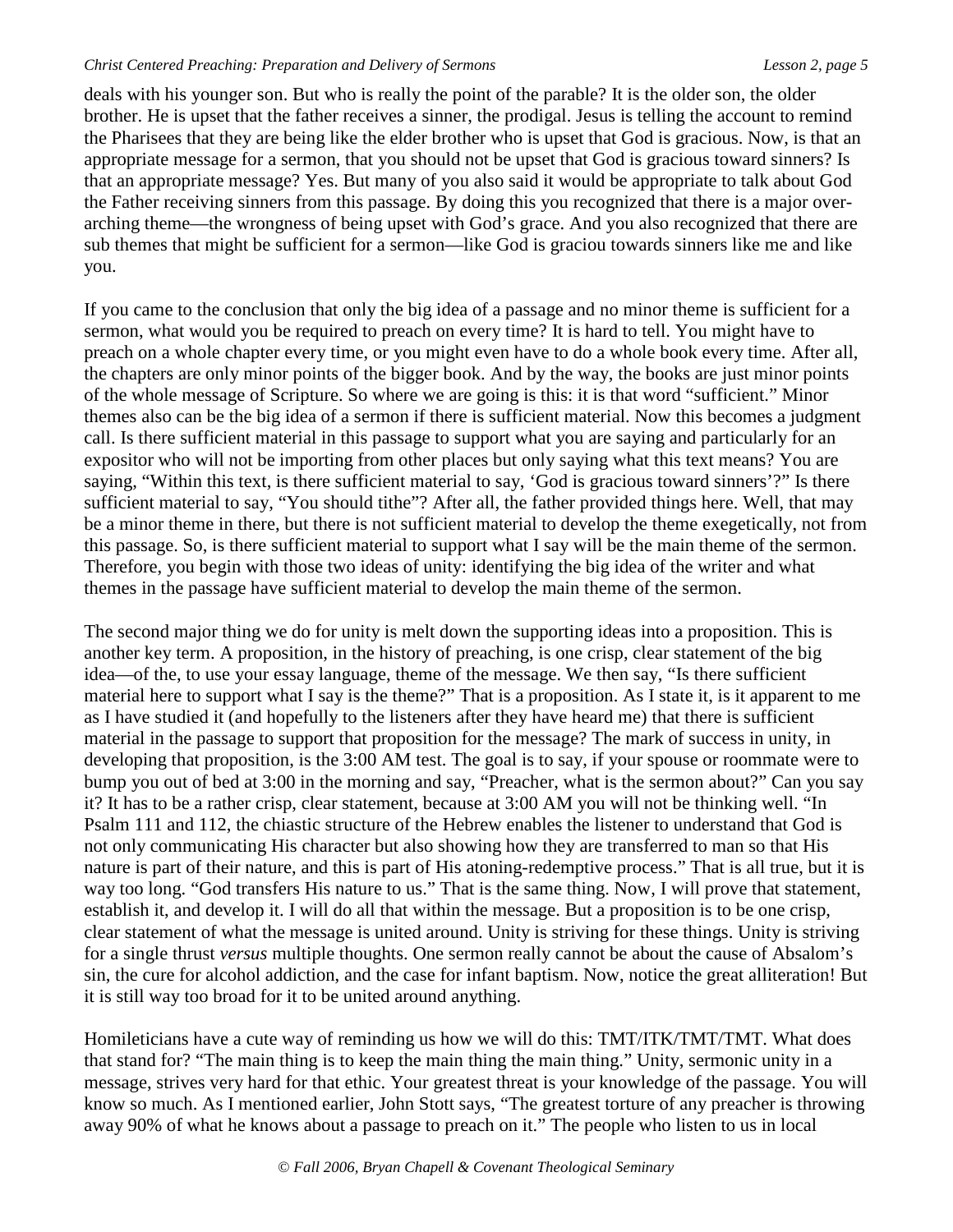churches, as you go out and start preaching, kind of smile when they talk about the "seminary sermon." What do they mean? The speaker included everything he ever heard in systematics class and said it as fast as he could to get it all in. He did this rather than recognizing, "I only have this much time, but God's people have this week, and next week, and the next week. This week we will talk about this. We will deal with this theme that the Scripture addresses sufficiently so that they will see this is what this passage is about. And if it is too much material, I need to deal with a smaller bit of the passage.

What is the purpose of the main theme? What are we trying to get to when we talk about the big idea the passage is about? We are trying to get to a purpose that I will identify as the fallen condition focus. When we identify that big idea and ask why it is here, we do not really have to guess why it is here. The Scripture itself is telling us the purpose of every passage. If evangelicals would not make John 3:16 their only motto verse, we would say the other major motto verse of evangelicals is 2 Timothy 3:16 and 17, which says, "All Scripture is God-breathed and is useful for teaching, rebuking, correcting and training in righteousness, so that the man of God may be thoroughly equipped for every good work." In the King James Version, the last phrase is "so that the man of God may perfectly, thoroughly equipped unto every good work." It is that word "perfect" we stumble on. It is actually the Greek word *makarios*, which means "complete." All Scripture is given for these various reasons, teaching, rebuke, correction…to complete us. Now, if Scripture is given to complete us, what does that necessarily say about us? We are incomplete. Apart from what God provides, we are incomplete. We are fallen creatures. We have holes in us that the Scripture is designed to fill by telling us of the work of God.

Identifying fallenness, what is wrong, is what Lutheran homileticians call the burden of the text. What is wrong that God must address with His redemptive work in order for us to be whole or complete before Him? Our fallen nature requires Scripture's completion. And all of Scripture has this purpose of completing us. Thus every passage has a fallen condition focus, what I will simply call the FCF. The purpose of the text is not simply to give you information for the test tomorrow. The goal of the passage is not just so that you will go home and have more knowledge. The purpose of the text is to deal with us as fallen creatures in our fallen condition with the knowledge of what God can do about that. Some aspect of our fallenness is being addressed. Our fallen condition is the purpose that is beaconing behind the words. It is the purpose that is even beaconing behind the information. It is the answer to the why question. I see what question here, but why is it here? Why did the Holy Spirit require a biblical writer to write this down? If it is not just so that we will be able to answer right questions on the test, what is the purpose? What is the burden of the text?

Let me tell you why that is so important. I hope you feel a little of the weight of it right now. When you come to seminary or learn from seminary classes, you have the wonderful privilege of beginning to see the Scripture in greater detail, with more knowledge, and through greater tools you are provided with than virtually any other person. That is a great gift. That is a wonderful privilege. But if you are not careful, you can get caught into just displaying the joy of your privilege instead of the reason you have been given it. When people look for the common denominators of great preaching, that is a difficult thing to do. You could go to the seminary library and look at the multiple volumes of 20 centuries of great preaching. If you were to say, "What is common among all these sermons?" I will tell you, you will struggle to find a common denominator. They are so different, given the era. It could be the type of preaching that reflects ancient Greek rhetoric, being highly ornate, very doctrinally oriented, and not dealing much with the text explicitly. It might be Puritan preaching, again dealing with the text but typically giving a key verse to get a thought out of it, and then going to many different passages to develop the doctrine in that text. Or, from the time of John Broadus, we have expository preaching as we know it today, which says, "Look at the text and explain what it means on the basis of the biblical writer who wrote it, not going to all those other places until you have proven the idea first." Thus you will find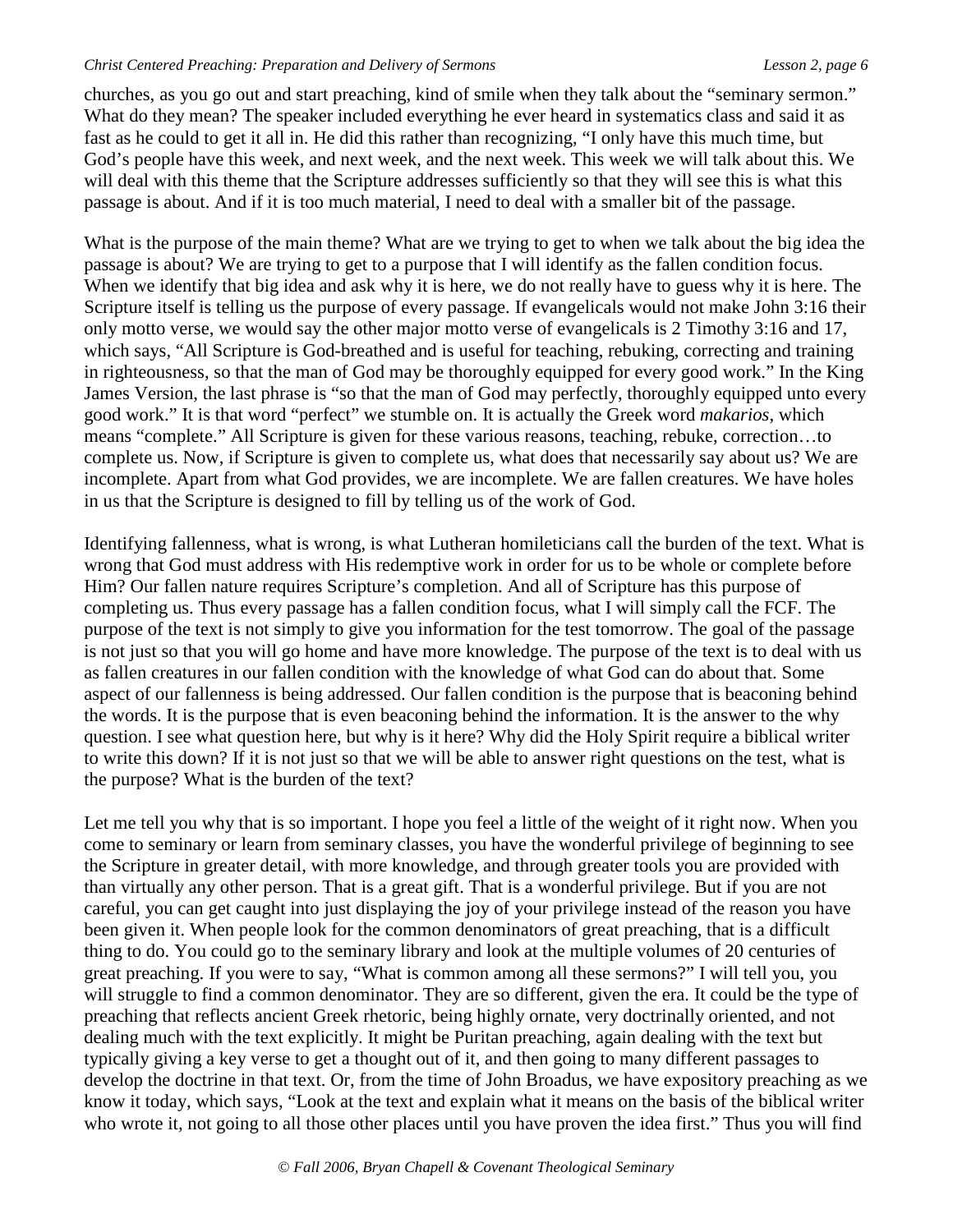ornate preaching, Puritan preaching, expository preaching—many different kinds of preaching. What is the common denominator of great preaching? Who made the choice and why? The common denominator of all great preaching is that it gives hope, not that it gives information, although all preaching gives information to some extent. The common denominator of all great preaching is that it uses the information in the text to give hope. Why are we dealing with fallenness? So that I will recognize that "there is no temptation taken you but such as is common to man." What you are struggling with, the people in the Bible were struggling with. And God gave them aid. So I will tell you what they were struggling with, what the burden of the text is, so that when you also struggle with something you will know how to deal with it, with the divine solution that God provides here. Romans 15:4 says, "Everything that was written in the past was written to teach us, so that through endurance and the encouragement of the Scriptures, we might have hope."

Here is the definition of the FCF: the FCF is the mutual human condition that contemporary believers (us) share with those for or by whom the text was written that requires the grace of the passage to manifest God's glory in His people. What are we doing? We are starting the message, thinking of it redemptively, by saying, "As I look at this text, what is the burden of the text and what is the hope of God?" Why is it here? If I do not ask that question, I will get into sermons that are merely lectures on topics. "I will talk to you today about justification by faith alone." Well, that is very interesting. "And I can tell you all the places in Scripture where justification is shown to be by faith alone and how God expressed it…" That is all great information. Why do I need to hear that? Why does the mass of people even in our churches base their justification on their sanctification instead of on faith in what He has done? What is the burden of the text? What becomes the problem if I think I am okay with God based on how I am doing? Then honesty will always take me to an understanding that I have no assurance before God on that basis. Why did the Holy Spirit write this down? What was the burden of the text? Why did it have to be there, and what now is the hope that God is providing? The FCF takes us beyond the mere factual questions to the redemptive answers by saying, "Here is the problem that is human: you have holes in you. By the way, you cannot fix it. But God can." By dealing with fallenness, true fallenness, I am forced to deal with the divine solution.

What are the implications of the FCF? First, we should never preach on a text until we have determined why the Holy Spirit put it there. The great temptation will be to preach on what you know, the facts, rather than going beyond that to say, "Why are these details here?" We will say, "Until I have gone on to the why questions, I am not ready to preach." That is the second implication. Until we have determined an FCF of a text, we do not know what it is about, even if we know many true facts about it. If we do not ask the why question, we do not really know what it is about. One very good way to find out if you are really dealing with the burden of the text, justification by faith alone, God's sovereignty, and the like, is, after you have answered the questions of what the text is about, then you can go through the "who" door. All right, God is sovereign, He knows about tomorrow. That is very interesting. Who needs to hear that? Now you are pastoring. Now you are not only lecturing. You are saying, "What is the burden of the text?" Think pastorally for moment. Who needs to know that God knows tomorrow? Are any of you struggling to find a job right now? Do you know young people who are still worried about their college choice for next year who have no idea where to go? For whom is it important to know that God knows? The One who loves you and gave His Son for you, He knows tomorrow. Who needs to hear that? When you think of the "who" question, you will get to the "why" answer—to deal with people like me. I look at the text and ask, "What is its burden?" This enables me to preach truly as God intended.

How do I determine the FCF? Here is a three-step process of determining the FCF. First, ask, "What does this text say?" That is kind of the bare information question. What does the text say? In classic Haddon Robinson language, it is, "What is the big idea here?" What does the text say, what is the big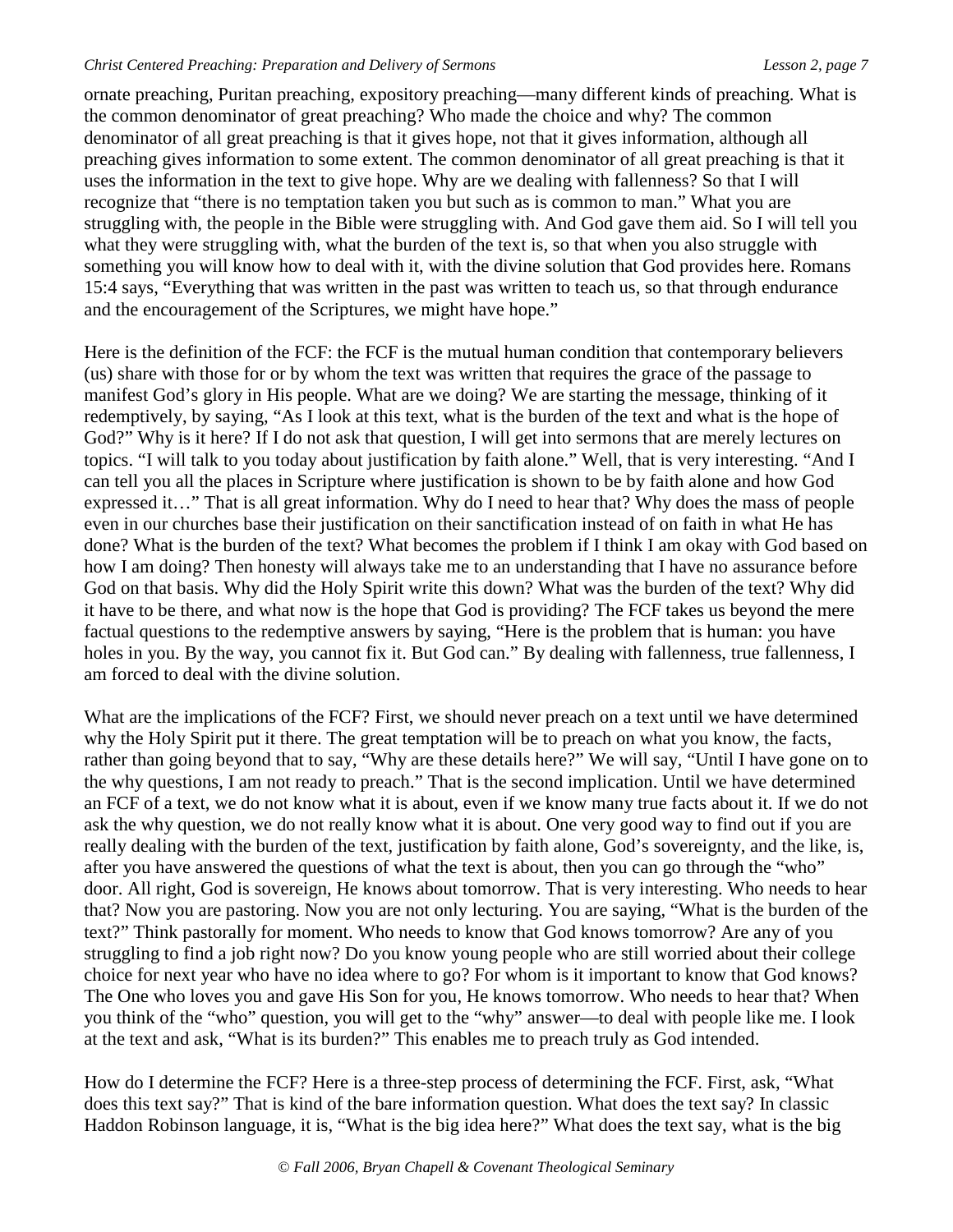idea here? Now, that is a very important step. What does this text say, what is going on here? That is necessary and important and requires all your knowledge, skills, and tools that you are being given at seminary. What does the text say? For me the sad thing is, I think, many, many preachers in this culture end their sermon preparation when they have ended the answer to that question. "What does this text say? I will give you the information. And because I was being true and faithful, exegeting the text, I think I have preached." I will keep pressing you on and say, "Why did you sit down in church to listen to that man? Just so you would get more facts? What were you really expecting?"

A second thing to do to determine the FCF is this: do not only ask, "What does the text say?" but also ask, "What concern or concerns did the text address?" That is looking at its original context. What was going on in Philippi that wrote, "I plead with Euodia and Syntyche to be at peace…"? Was it to have us be able to pronounce Euodia and Syntyche sometime in the future? No. Why did he write that? What was going on then that he needed to write? What was the burden of that time? What concern or concerns required the writing of the text in its context?

Then number three is what I think takes a lecture into being a sermon. It is answering the question, "What do we share in common with those for or about whom this was written, or the one by whom this was written?" When David says, "My tears have been my drink all the night long," he is the one who wrote that text. Has anyone here ever cried in the night? David did. He is like me in some way. Do not just see that he was going through a hard time. Ask, "How are we like him?" Why did the Spirit record his experience for me? How are we like him?

I hope you are getting the big hint here. The hint is this: the mutual condition, what we talked about in the FCF, finding out how what is going on in the text is like my condition, is the key to the most powerful and poignant preaching—identifying the mutual condition of the original audience and us. This is not just describing the text, although that is important and true. But how is that group of people, the one who wrote that, or the one about whom it was written, like me? What mutual condition do we share, that I may now know that as God treated them, as God rescued them, so He can redeem, rescue, or redeem me? Another key hint is this: it is not just the mutual condition that makes powerful preaching, but the more particular you make the FCF, typically the more powerful the sermon will be. This is again a difference between an essay and a sermon. For an essay you typically write a large principle. "Today, I will talk about the problem of sin in the world." Great, but what does that have to do with me? Typically, the more personal and particular you make the FCF, the more powerful the sermon is. "Today we will talk about how you can be faithful when your boss is a sinner." Is there anyone in Scripture who had to be faithful even though his superiors were pagan? That subject is addressed in numerous places. I have to become much more particular about what the FCF is in order to deal with it in general.

A simple rubric of preaching is if you try to preach to everyone, you really speak to no one. If you try to speak to everyone, with universal principles that apply to all people in all places, you actually speak to no one. It is too abstract. But if you will speak to just one, you speak to everyone. "There is no temptation that has taken you but such as is common to man." If you will actually deal with an individual facing a common human dilemma, everyone will listen in. If I talk about an Asian person in a nursing home who is not visited anymore by family or friends but has found fellowship with God, everyone will listen. None of the people in my congregation are in nursing homes. But do any of them know loneliness? Do any of them know what it is like to be abandoned by family and friends and to need to find God as the One who is a friend? If you speak of one clearly who has a human condition, a fallenness, everyone knows what you are talking about. And they will listen in because you have become pastoral in your particular topic and not just lecturing about universals. Now, there is a balance here. To find that mutual human condition, you have to understand the human condition. And you are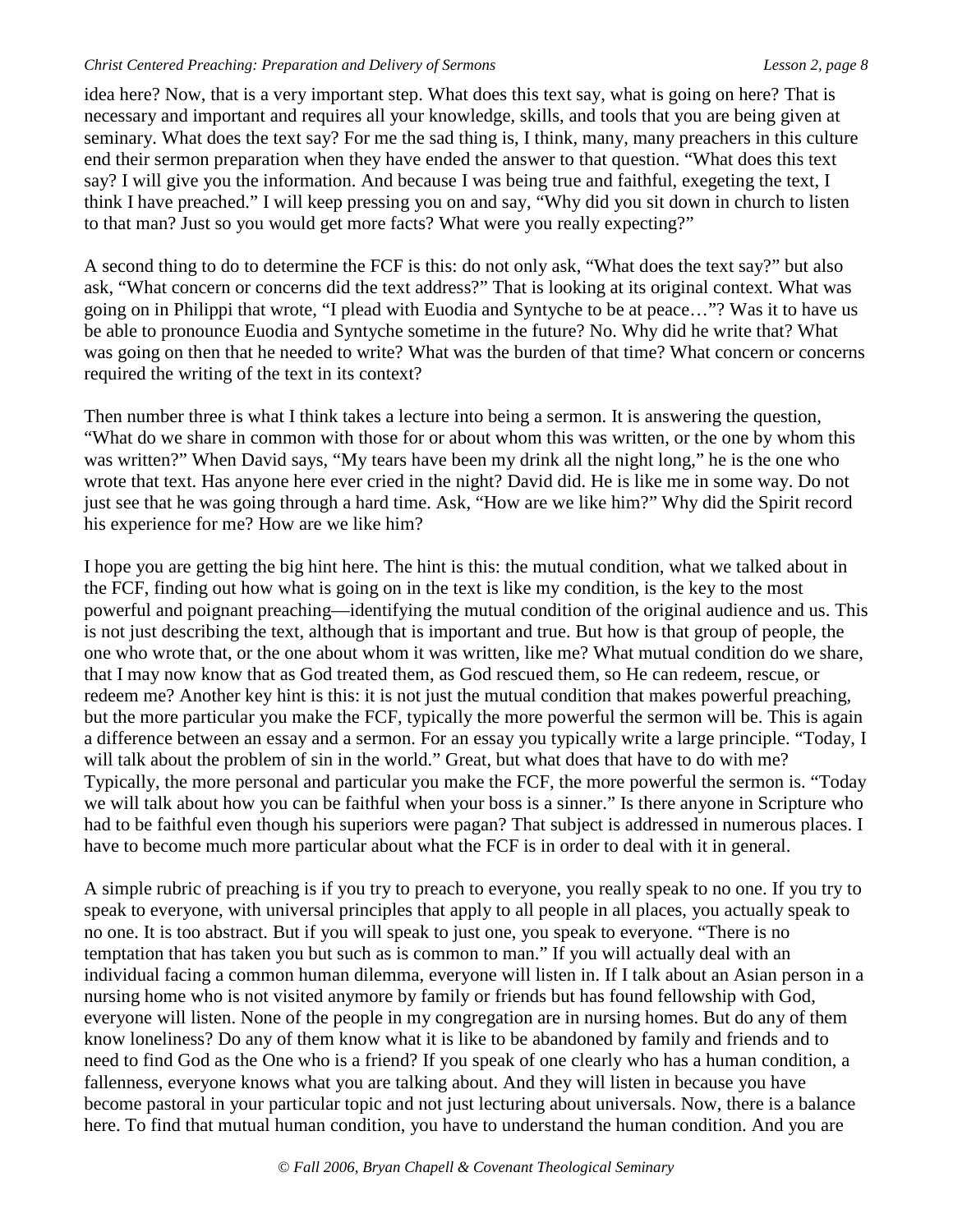actually personifying it when you become particular. But that mutual human condition has to have the pastoral instincts to say it does apply to enough people. But I will talk about it in particular terms.

It has been asked, am I saying that when we preach we should think of particular people in our congregation who are going through situations or conditions that this text would be applicable to, and to actually think of those people as we prepare? Then I would be going along thinking, "It would be really good for Mary and Sue to hear this." The answer is I am definitely saying that. Let me tell you where we will go in a few weeks. My goal when I am pastoring as I preach is to think, "Who needs to hear this?" and to think of and prepare even my word choice and structure for specific people, to minister to these people God has put in my context. I should not preach to people somewhere else, but I should preach to these people. Therefore I will think of these people in their actual contexts. But I will never name them. I will speak of their situations, but I will not identify them. If I am preaching to a congregation made up of many, many college students, I will purposely talk about some of the temptations I know are on college campuses. Now, if I were in a rural farm district with mostly older people, I would not talk about college temptations to that group of people. I may talk about how the economy is destroying the farm families, young people having to move away, wondering if they will even be here next year, and God's assurance to them. I may talk about overcoming the temptation to think, "There is no hope because I do not know what is going to happen." This may speak to people in a rural setting versus people in a college setting. They may be thinking, "There is no reason to resist, because God does not know what I am doing." What God knows is still the subject, but I will definitely deal with that subject in terms of the fallenness of people. This is the universal principle that we will apply to specific situations God has put in front of us. But I will not be able to do that well if I have not said what the specific situation is that is here in the text, first. What was David dealing with? What are the principles of his situation that God's redeeming work is dealing with? The sermon is most apt to deal with the text when even the applications I give are most close to the situation of the text.

Here is another little preaching rubric: you apply what you explain. What you have explained the text is about is what you apply. When people really get upset with you is when you begin to apply what you have not explained—or especially if you have not proven the text says that. That is when you really get into trouble. Someone has raised the problem of the preacher trying to deal with his own problems in the pulpit. This is a balance, is it not? Sometimes the sermons that are most powerful are when you are preaching to yourself, when you know your struggles and you know you have to deal with this. But if the pulpit becomes the place where you always deal with yourself and your concerns, two things begin to happen. First, you rob people of the whole counsel of God. You are just dealing with you rather than with the true subjects of the text. This, by the way, is one of the reasons we do consecutive preaching. We move through a book so that I have to deal with more themes than just those that come to my mind. The other thing that can happen if the preacher too frequently only deals with his problems is that the people stop thinking the text applies to them. It seems he is just doing self-therapy in the pulpit. "He is talking on that subject again? Oh, that is just what he is struggling with." Thus you end up removing the Scriptures from the people.

Now, this is always a balance. Over and over again we will talk about pastoral prudence. On the other hand, if the preacher never identifies with the way others are struggling, that is harmful as well. Others have written, "If the preacher is the only one in the congregation who does not recognize there is a storm outside, then again the preacher is not able to minister." There is redemptive transparency. I have to, from time to time, say, "We, me and you—we struggle with this. And God helps us all." Remember? "All we like sheep have gone astray. We have turned each to his own way, and the Lord has laid on him the iniquity of us all." Even the prophet is willing to be transparent at times. But if the pulpit becomes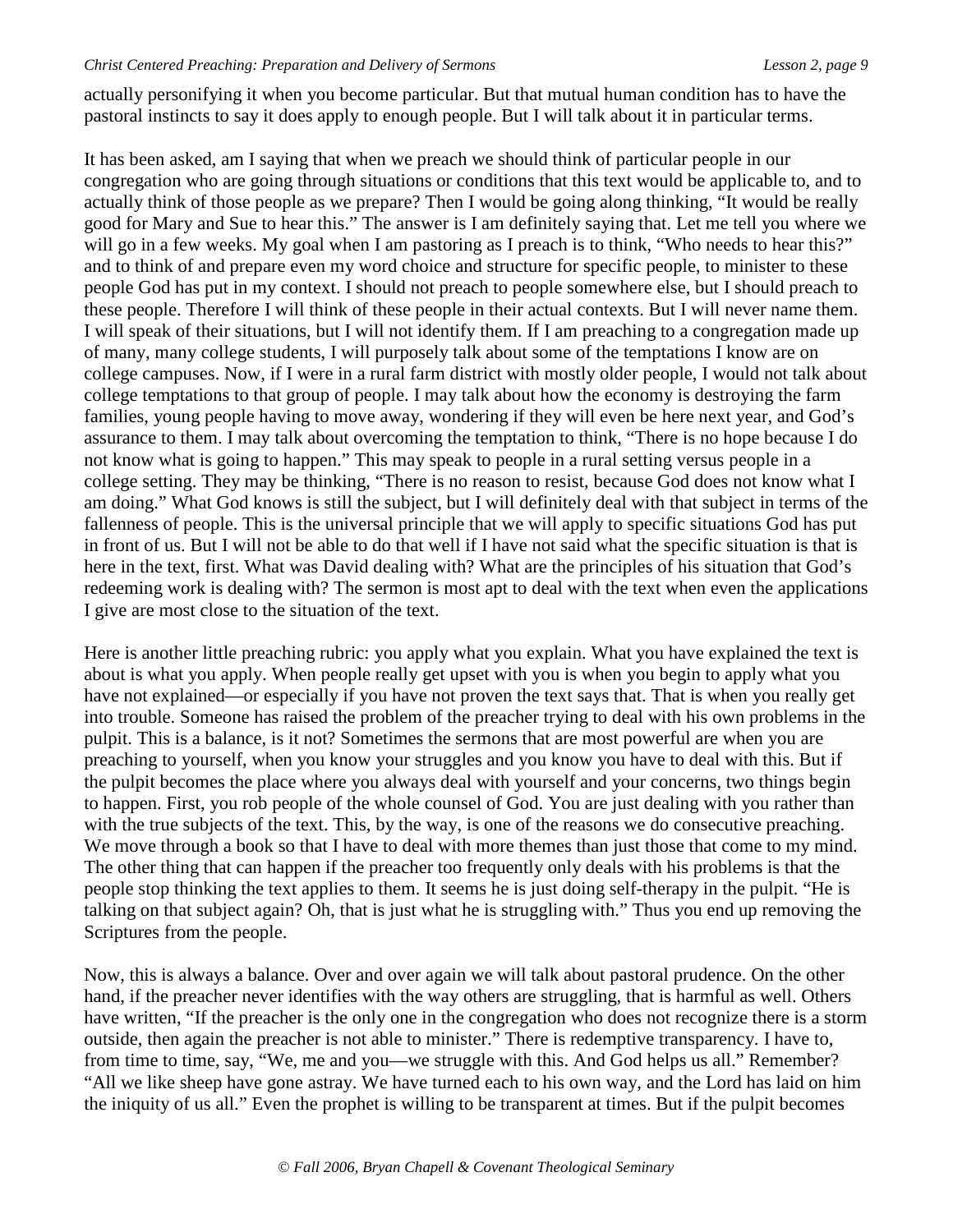what I think of as the "sympathy bench," with the pastor saying, "Feel sorry for me, I am struggling so much," that is not redemptive transparency. That is selfish transparency.

Let us keep going. I want to make sure one more thing about the FCF is clear to you. The FCF, remember, is the mutual human condition we share with those in the text. And I have used that word "burden" a lot. So I hope you recognize that the FCF is always something that is wrong, something that is negative. But I want you to hear this: it is not always a sin. What are legitimate subjects a sermon can address? Can a sermon address the subject of dishonesty? Sure. Can it address the subject of unfaithfulness? Sure. Can it address the subject of rebellion? Sure. The common denominator of all these subjects is that they are all sins. Can a sermon address the subject of grief? Yes. Is grief always a sin? No. What is it? It is a consequence of being a fallen creature in a fallen world. That is why it is not the sin condition focus (SCF). It is the fallen condition focus. Sermons can certainly deal with sins, and many, many times they should, but not always. Sometimes people's hurting and brokenness, which has to do with Hurricane Ivan, for instance, and not with someone's individual sin, is a legitimate subject of a sermon. Will there be pastors who will have heavy, pastoral, biblical work to do in areas torn apart by natural disasters? You know there will. And for them to say something like, "You are sinners," will not be the best subject for those sermons. It may be better to say, "It seems hopeless, but God is here. He is sovereign, He is still on His throne, and you can have faith in Him." Thus an FCF can be sin, but it does not always mean sin. It is important that you recognize that.

Now, when the Bible and sermon identify an FCF, a burden of the text, we have to ask the question, "Why is it doing that? Why are the passage and the message identifying something wrong?" The answer is, of course, so that we will apply the truth of the Scripture to that problem. This, of course, is called application. Dr. Rayburn was the founding president at Covenant Seminary and taught this course for many years. Dr. Rayburn had been an Air Force colonel, and even as a seminary president he kind of kept that bearing and demeanor. He was someone we all respected and feared a little bit. He used his bearing, because he loved us, in very remarkable ways at some points. At this point in this course he would do this. He would say a little gruffly, "Gentlemen, I do not care where you go as a preacher. I do not care how big the church. I do not care how well they say you have preached. Whereever you go in the world, whatever you preach, at the end of your sermon I want you to see me sitting on the back row. I have a frown on my face, my arms are crossed. And as you are leaving the sanctuary after your wonderful sermon, I have a question for you: 'So what? So what? Oh, so the Israelites went into the Promised Land. So what? So Paul was shipwrecked. So what?'" What was he driving at? What does this have to do with me? This was all true information, maybe even dealing with problems. But what does this have to do with me? When we preach, we are not merely giving information. We preach for transformation.

The biblical instruction of this is plentiful. We can again go back to that "motto verse" in 2 Timothy 3:16-17, "All Scripture is God-breathed and is useful for teaching, rebuking, correcting and training in righteousness, so that the man of God may be thoroughly equipped for every good work." There is a reason that doctrine, reproof, and correction are given. It is so that we would live according to the doctrine, reproof, and correction. There is application expected. As Presbyterians, it is often very hard to get a rise out of a congregation. But even Presbyterians have an "Amen" verse. Did you know that? For Presbyterians, the "Amen" verse is Titus 2:1. You can almost always get an "Amen" out of Presbyterians with this one: "You must teach what is in accord with sound doctrine." Amen? "Amen." See, even Presbyterians will say "Amen" to that one. "You must teach what is in accord with sound doctrine." But how does this continue? What is in accord with sound doctrine that Titus is told he must teach? Titus 2:2-6 continues, "Teach the older men to be temperate, worthy of respect, self-controlled, and sound in faith, in love and in endurance. Likewise, teach the older women to be reverent in the way